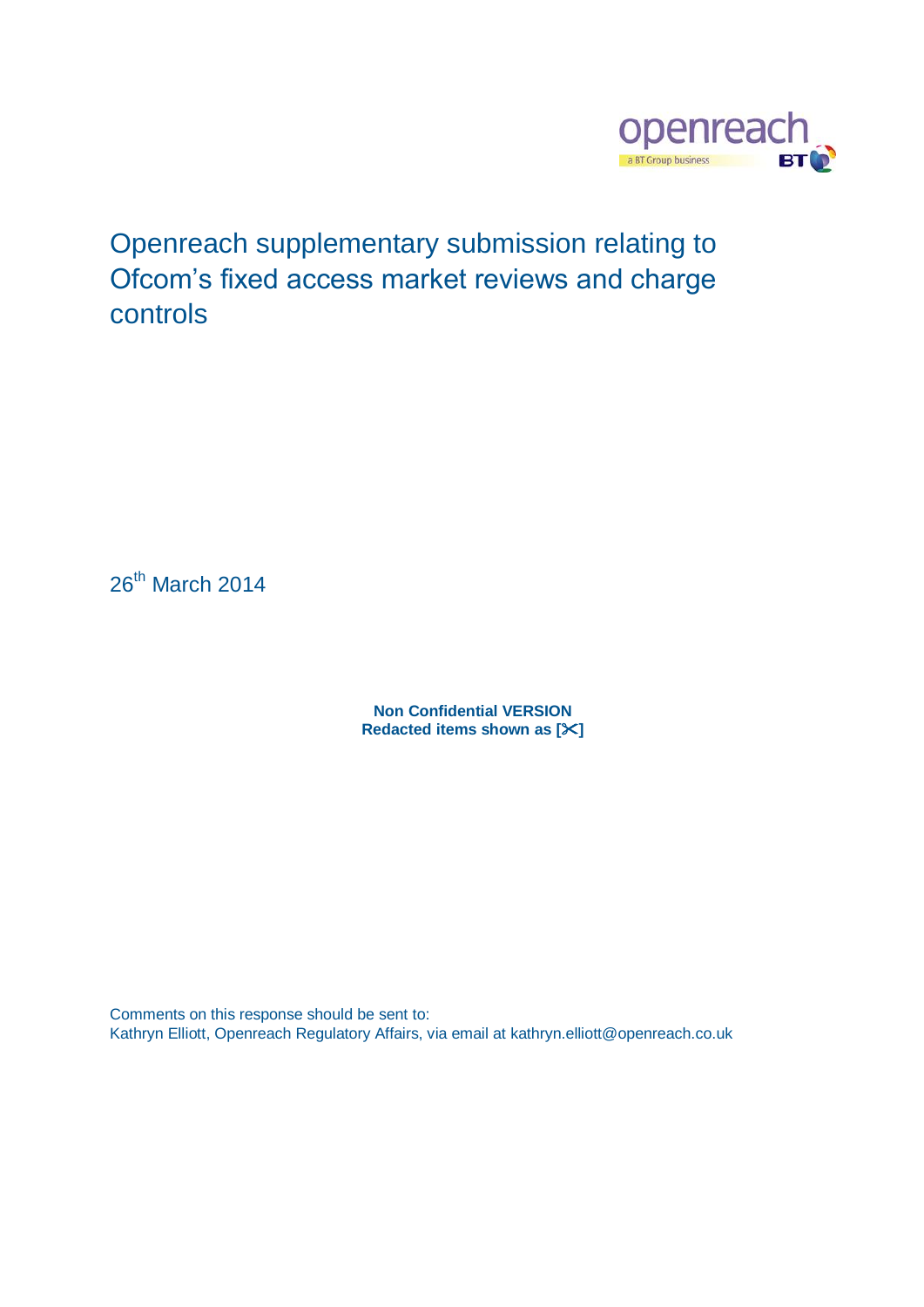# **Table of contents**

| $1 \quad$      |  |
|----------------|--|
| $2^{\circ}$    |  |
| 2.1            |  |
| 2.2            |  |
| 2.3            |  |
| 2.4            |  |
| 3 <sup>1</sup> |  |
| 3.1            |  |
| 3.2            |  |
| 3.3            |  |
| 3.4            |  |
|                |  |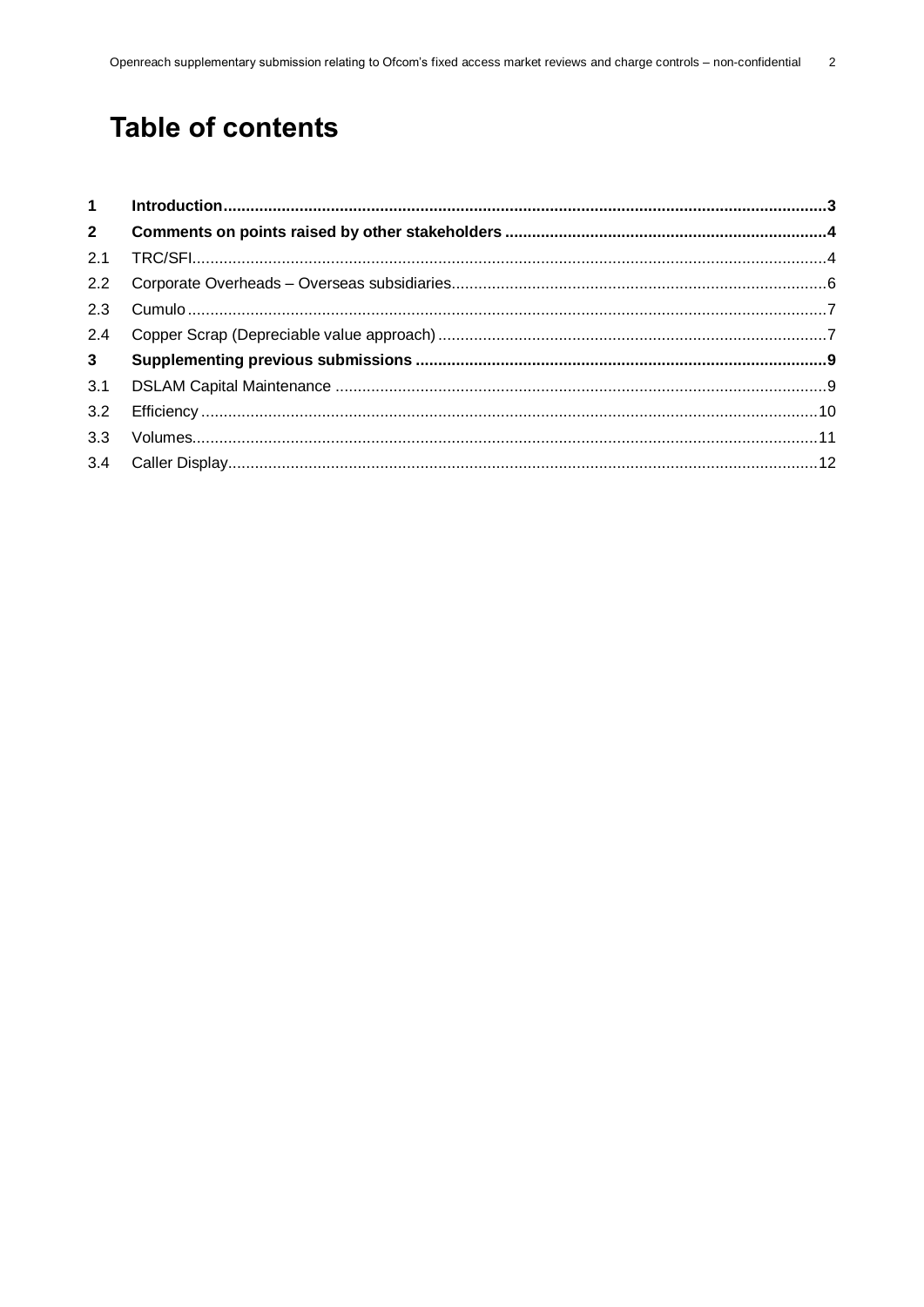## <span id="page-2-0"></span>**1 Introduction**

- 1. Ofcom is expected to issue its final decisions on the Fixed Access Market Review ("FAMR") and on the future charge controls to apply to WLR and LLU services ("Charge Controls") together "this Review" in the next 2-3 months. We are therefore approaching the end of a lengthy and complex review of where and how regulation should be applied. This exercise effectively began at the end of 2012 when Ofcom issued its first Call for Inputs on these matters and will end with a refreshed set of SMP remedies and new charge controls on the copper access services to run until March 2017.
- 2. During the course of this Review, Ofcom has received a large number of submissions from across the wide range of stakeholders with an interest in the regulation of upstream fixed access markets. These submissions have included both direct responses to formal Ofcom consultations inviting comments (namely, the initial Call for Inputs of November 2012 ("CFI"), the two specific FAMR consultations of July 2013 and January 2014 and the two specific Charge Control consultations of July 2013 and December 2013) and through stand-alone submissions which have either provided further detail on specific elements of Ofcom's review or charge control modelling or have been responses to the submissions made by others. Furthermore, Ofcom has requested a significant amount of information from stakeholders under its formal information gathering powers. Notably, to support the development of the charge control models. Ofcom has required that Openreach provide, among other things, historic costs and volumes of providing its regulated copper access services and internal information on the potential future drivers of unit costs.
- 3. Ofcom will need to base its final decisions across the FAMR and associated Charge Controls on all the evidence and analysis it has received with the overall objective being to establish regulation that operates in the best interests of consumers and where appropriate promoting competition. We recognise that where SMP is found, the delivery of key upstream inputs from Openreach on fair and reasonable terms is vital to the effectiveness of downstream competition.
- 4. The objective in regulating the prices of the copper access services is to establish economically efficient charges that support efficient downstream entry and the incentives to invest and innovate that will result as suppliers compete on the merits to meet consumer needs. It is a recognised and accepted point of principle that upstream price regulation should provide Openreach with a reasonable opportunity to recover its efficiently incurred costs of supplying the relevant services, including a fair return on assets and reflecting risks faced, during the period.
- 5. In simple terms, where Ofcom has clearly established that price regulation is a necessary and proportionate measure in light of the regulatory review of markets it has conducted, then such regulation should be established by reference to a cost estimates which:
	- accurately identifies from the latest available data all the relevant costs faced by Openreach in providing the services in the base year; and
	- takes a reasonable view on how the key drivers of those costs during the period of the control will move, reflecting a fair assessment of the available evidence.
- 6. The submissions Ofcom has received from stakeholders in relation to price regulation matters in this regulatory review demonstrate the different views held on many of the individual elements of the charge control model. The position Ofcom takes in deciding the appropriate approach to each of these elements could materially 'swing' the final level of the Charge Controls.
- 7. Having reviewed the submissions Ofcom has received from other stakeholders and also taken stock of where we think debates around certain factors have got to, we have decided to provide a final summary submission clarifying our position on a subset of issues. We do not seek to repeat all the arguments made in our earlier submissions. Nor should an absence of comments on a point made by another stakeholder be taken as acceptance of that point.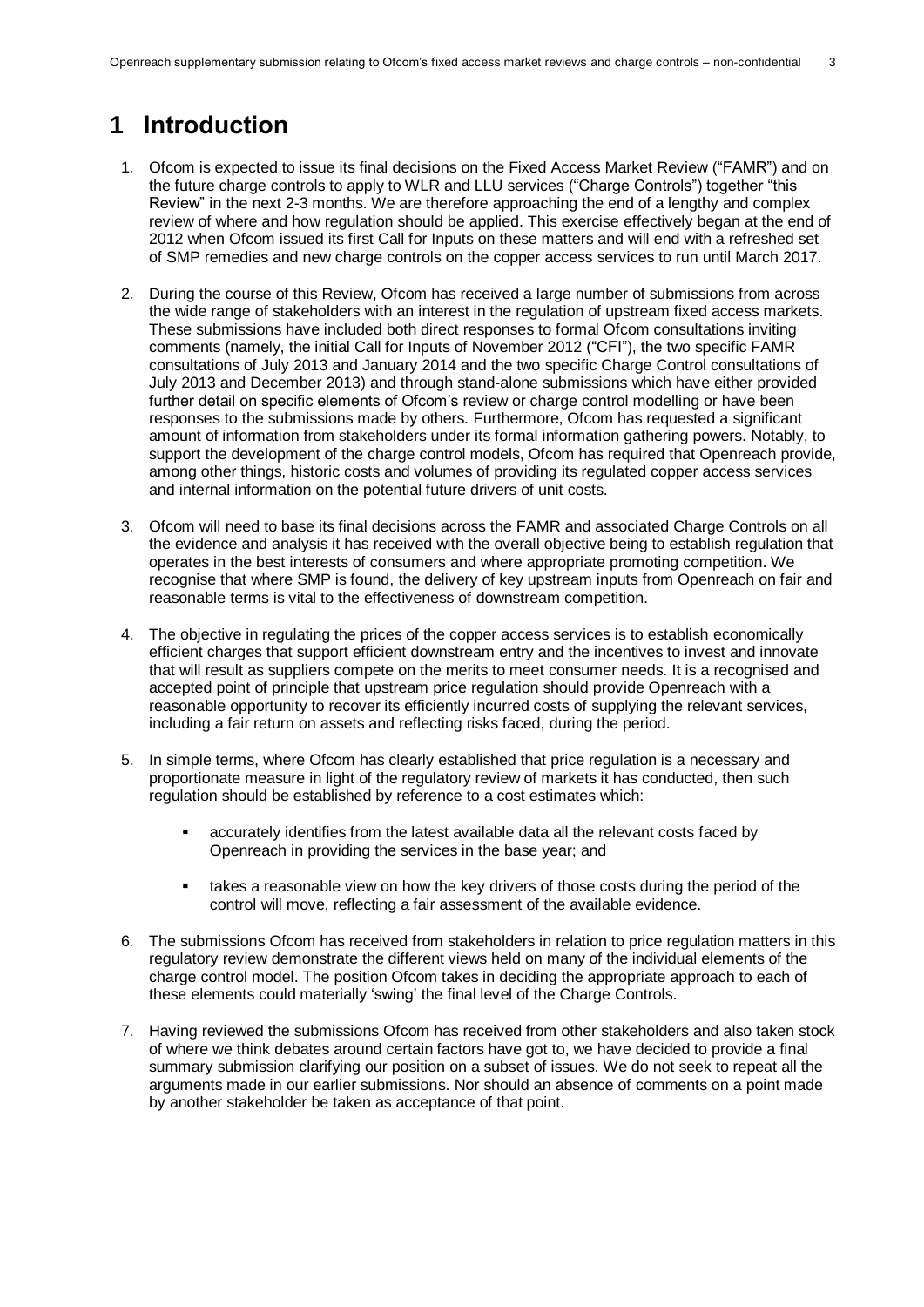## <span id="page-3-0"></span>**2 Comments on points raised by other stakeholders**

### <span id="page-3-1"></span>**2.1 TRC/SFI**

-

8. In this response BT makes a limited number of observations on specific third party comments in response to Ofcom's second FAMR consultation of January 2014 ("Second FAMR Consultation"). In the main, we rebut points made by Sky and Talk Talk that are incomplete or incorrect. We would urge Ofcom to consider our observations before giving any weight to these submissions by Sky and TalkTalk.

#### **Sky – Sky's Response to the Charge Control Elements of Ofcom's December 2013 and January 2014 Consultations**

- 9. Sky states that *"[t]he costs of TRC and SFI services, which often relate to connecting new customers, are passed on to consumers and can impact switching in the same way as migration*   $costs."$ <sup>1</sup> $\times$ ].
- 10. Ofcom's proposal is for the SFI module prices to use the "TRC additional hour" as an input. Sky is therefore mistaken in assuming that Ofcom's proposals to align SFI and the TRC additional hour charge would result in the SFI Base module being the same price as the TRC standard chargeable visit (including up to the first hour of engineering work)<sup>2</sup>. In order to manage stakeholder expectation, it is important that Ofcom clarify this is not the case.
- 11. Sky states that it has "*concerns in relation to ... the way that BT structures the SFI product.*<sup>3</sup> It is inaccurate for Sky to imply that the SFI product is effectively unilaterally structured by BT. In fact, a series of collaborative workshops were held with CPs and the OTA to develop the product to meet industry's requirements. Sky goes on to state that "*there is currently very little visibility afforded to CPs regarding how Openreach engineers decide whether or not they should undertake each SFI*  module.<sup>"4</sup> Again, this is inaccurate - as part of the collaborative workshops an SFI checklist was introduced to provide transparency on exactly how Openreach engineers decide to undertake each module.
- 12. Openreach is disappointed to learn that the SFI2 product development has apparently not met the requirements of one of its largest CP customers. That was certainly the objective of the collaborative and transparent approach adopted. Openreach would welcome a further product review with Sky and other CPs should they consider this necessary in order to address possible issues around modules and task times. Alternatively Sky could submit a Statement of Requirement ("SOR") via the industry agreed SOR process which will be reviewed and assessed collaboratively. Openreach notes that Sky has used this approach to request product changes in other instances. If Sky truly has concerns of the nature outlined above, these are most appropriately dealt with through commercial or SOR channels; the concerns do not support the need for a charge control on SFI services.
- 13. Finally, Sky claims it has to pre-authorise all the SFI modules because, "*it is not possible for Sky to*  predict accurately which of the SFI modules might be required ..."<sup>5</sup>. [ $\times$ ]. As Sky offer no evidence to substantiate its claim Ofcom should attach no weight to this assertion.

<sup>1</sup> Sky Response, Charge control elements of Ofcom's December 2013 and January 2014 Consultations, February 2014, paragraph 7.22

<sup>&</sup>lt;sup>2</sup> Sky Response, Charge control elements of Ofcom's December 2013 and January 2014 Consultations, February 2014, paragraph 7.30

<sup>&</sup>lt;sup>3</sup> Sky Response, Charge control elements of Ofcom's December 2013 and January 2014 Consultations, February 2014, paragraph 7.33

<sup>4</sup> Sky Response, Charge control elements of Ofcom's December 2013 and January 2014 Consultations, February 2014, paragraph 7.37

<sup>&</sup>lt;sup>5</sup> Sky Response, Charge control elements of Ofcom's December 2013 and January 2014 Consultations, February 2014, paragraph 7.35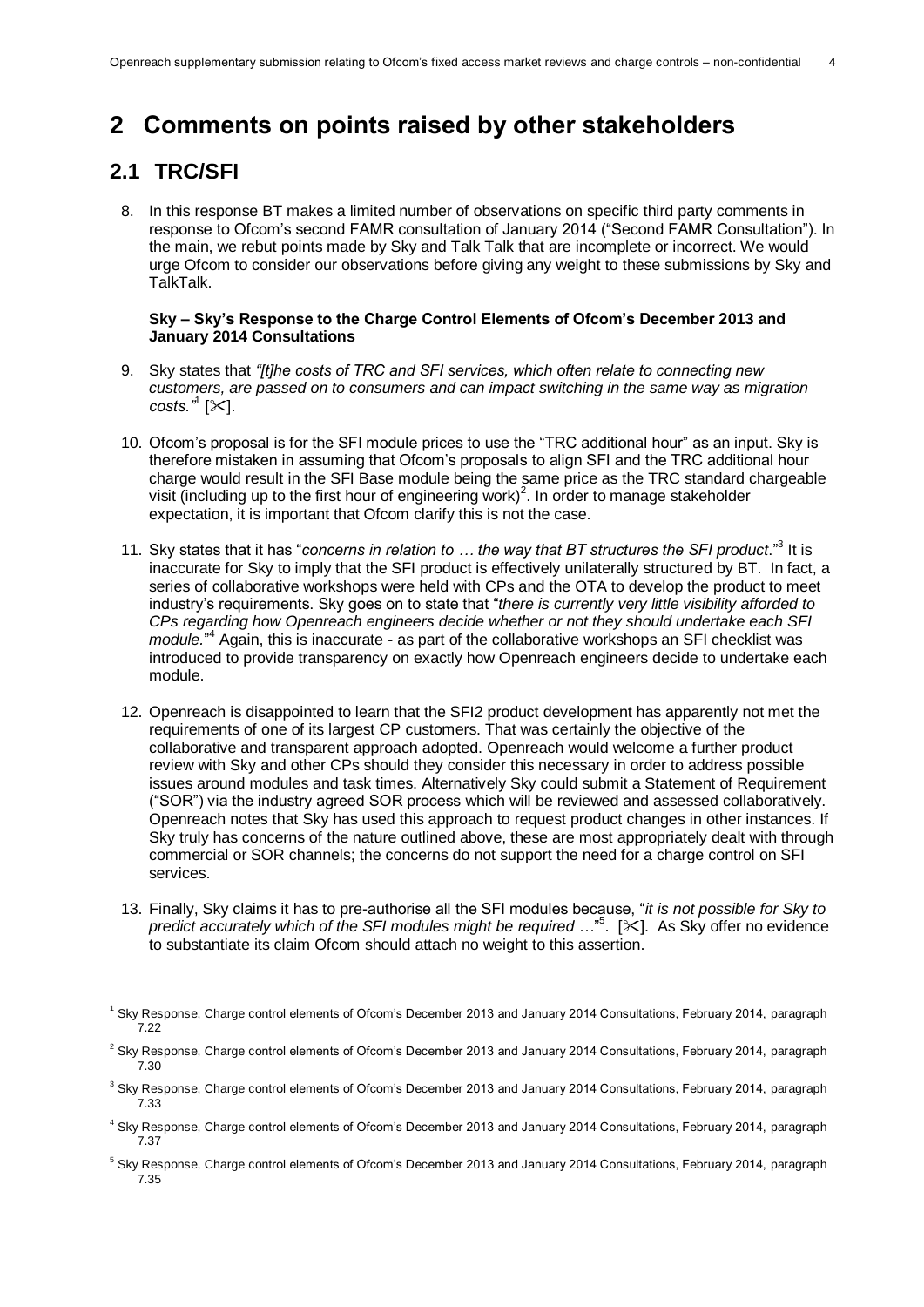#### **TalkTalk – TalkTalk response regarding TRC / SFIs dated February 2014**

- 14. TalkTalk has provided a number of voluminous submissions on this topic and for the sake of brevity we confine our comments below to specific material points.
- 15. TalkTalk states that it does "*not consider that using FAC (rather than FAC plus an additional margin) will increase the incentive on BT to diminish quality – BT already has incentives to decrease quality, and has in fact done so in recent years but pricing at FAC will not worsen this incentive*."<sup>6</sup> TalkTalk offers no evidence to substantiate this assertion and Openreach refutes it. In contrast, Openreach has provided Ofcom with evidence to demonstrate TRC and SFI product developments and initiatives implemented<sup>7</sup>. Furthermore, Openreach is disappointed to learn for the first time in a market review submission that TalkTalk does not consider these TRC and SFI product developments to be beneficial to it. This feedback has not been received through the more appropriate normal commercial/business processes. We suggest that TalkTalk submit an SOR to request specific changes to the products in order to deliver the improved quality TalkTalk seeks.
- 16. TalkTalk states that "*the full hourly charge is levied for part hours. For instance, if the engineer spends 30 minutes on a job a full hour's charge is levied."<sup>8</sup>* As Openreach has explained to Ofcom previously, TRCs are charged in units of an hour, but the engineering visit charge was revised in  $2009^9$  to include the first hour of engineering work in order to derive a standard price, which:
	- was calculated on a weighted average in order to cover the vast majority of TRCs on repair, and was then reduced by  $[\times]$ ;
	- was explained to CPs at the Copper Products Commercial Group Forum, where a consensus in favour of it was reached (including the TalkTalk representative); and
	- **has not subsequently been the subject of any SORs from CPs requesting a separation out** of the visit charge and first hour of work.
- 17. The requirement to bill in less than 1 hour minimum units, was raised some time ago via the SOR process and was discussed at length with industry and the OTA. Ironically at that time, TalkTalk were one of the key supporters of a simpler approach and 1 hour minimum charges. Again, it is regrettable that one of Openreach's major CP customers has simply not asked for this development to be re-considered via normal commercial channels.
- 18. Openreach notes that much of the lengthy TalkTalk response gives weight to direct cost comparisons with their alternative supplier, Qube. TalkTalk claims that "*[Qube] are similarly skilled to BT engineers (indeed) many are ex-BT engineers) and have similar overheads."<sup>10</sup>* While Openreach cannot comment on the employment history of Qube engineers, it does question the validity of this statement. Openreach assumes that Qube engineers only conduct internal engineering activities (to avoid interfering with the Openreach Access Network) and are consequently not required to carry all the equipment and tools for, or to comply with all the necessary training risk and health and safety obligations associated with, work on an external network. All of which gives rise to additional cost. In addition, Openreach is obliged to cover all areas whereas Qube is able to 'cherry pick' where it visits, which will affect the costs associated with visiting the customer's premises. It will be quite obvious to Ofcom that there are clear and material differences between the costs incurred by Openreach and Qube. TalkTalk's comparative analysis should be regarded with significant caution and Ofcom should not be misled by false comparisons.

1

 $^6$  TalkTalk Response, TRC / SFIs, February 2014, paragraph 2.6

<sup>&</sup>lt;sup>7</sup> Openreach Response, Fixed access market reviews: Further consultation on notification periods, compliance with requirements on the VULA margin, and approach to pricing for TRCs and SFIs,19 February 2014, paragraphs 36 and 59

<sup>&</sup>lt;sup>8</sup> TalkTalk Response, TRC / SFIs, February 2014, paragraph 3.7

<sup>9</sup> Openreach pricing paper of 6 July 2009

<sup>&</sup>lt;sup>10</sup> TalkTalk Response, TRC / SFIs, February 2014, paragraph 3.11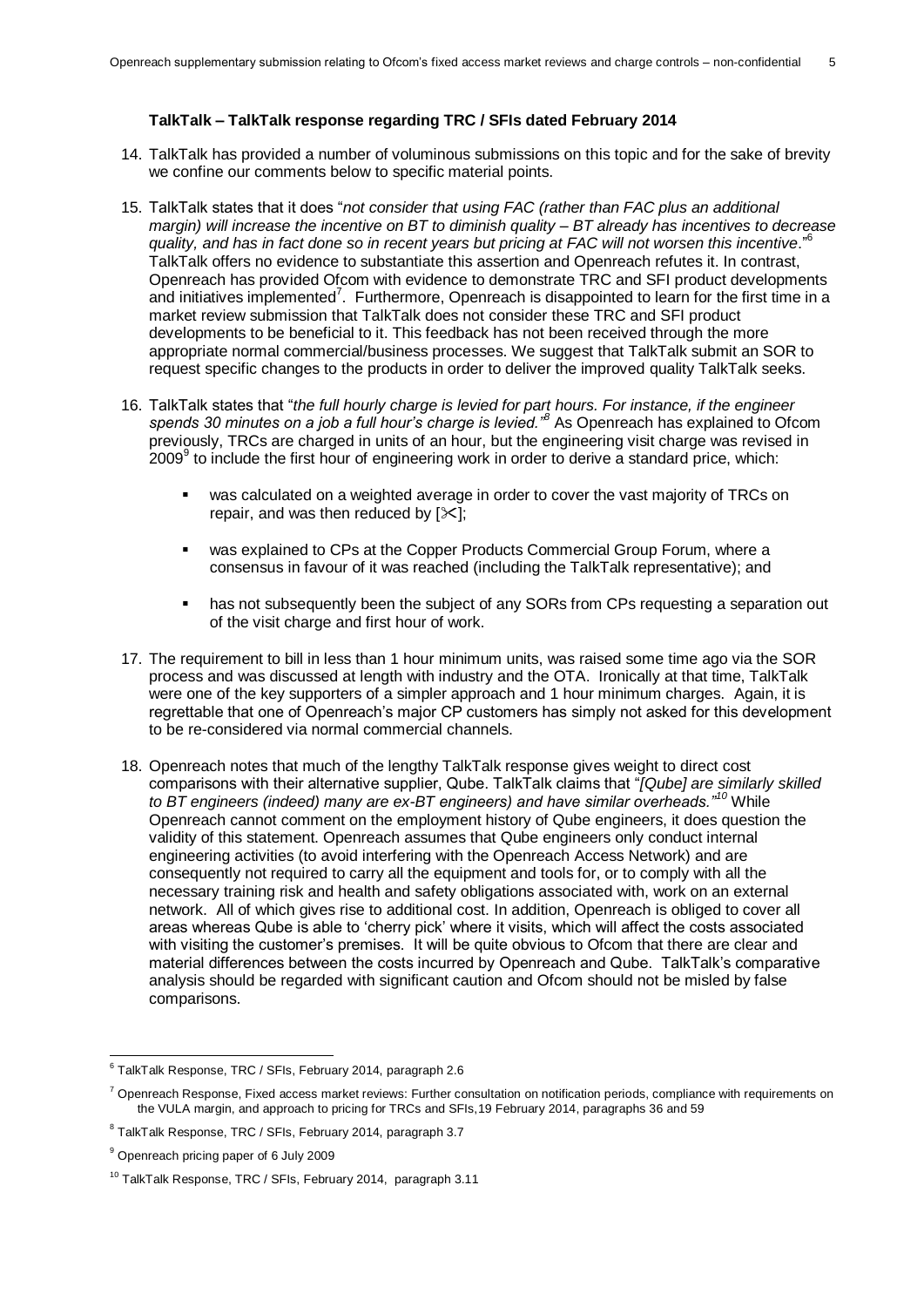- 19. Openreach also questions TalkTalk's assertion as to the scope to reduce labour costs "*for example through substitution of technology for labour, changing skillsets or reducing task times*."<sup>11</sup> As the standard TRC visit charge including the first hour of work was based on a weighted average when introduced and the SFI modules are based on task times for the engineering activities outlined, there is minimal scope to make efficiency gains through reduced job duration. TalkTalk's alternative suggestions are not feasible and indicate a lack of understanding of these products:
	- "changing skillsets": if this equates to reducing the skill level and training of engineers it runs counter to TalkTalk's quality of service argument. Such an approach would likely increase task times<sup>12</sup> and/or the need for a second engineering visit. Openreach believes that neither outcome, is in the interests of customers and would result in consumer harm.
	- "substitutional technology": TalkTalk's suggestions are vague and fanciful in the short to medium term. We would urge TalkTalk to raise any such suggestions for product improvements through normal commercial channels to enable meaningful discussions to take place.
- 20. The greatest prospect for efficiency gains is in avoiding unnecessary engineering call outs altogether through better use of remote diagnostics and customer support. The Openreach Response to the 2<sup>nd</sup> FAMR consultation provided evidence of the variation among CPs in this regard and noted the risks of unintended consequences resulting from increased regulation which would reduce incentives for CPs to invest in this area. Ofcom must resist arbitrary calls for regulation based on an aspirational view that "something might appear" in circumstances where it looks more likely than not that the scope for new technologies to emerge over the next three years seems limited. Overall Openreach finds that the arguments advanced by TalkTalk concerning labour comparisons and efficiency gains are illogical and contain a number of contradictions. Consequently Ofcom should treat them with a high degree of caution.

### <span id="page-5-0"></span>**2.2 Corporate Overheads – Overseas subsidiaries**

- 21. TalkTalk submits that the pay and asset data that BT uses to allocate corporate overheads is incorrect<sup>13</sup>. In particular, TalkTalk alleges that it appears that the allocations do not allocate any cost to overseas subsidiaries – thereby allocating an excessive amount to regulated products (which are exclusively based in the UK).
- 22. Each overseas subsidiary e.g. BT Italy is a business in its own right and has its own headquarters functions as well as its own costs associated with property, communications, fleet, operations etc. BT Global Services governs the overseas subsidiaries. As a market facing unit (MFU), corporate overhead costs are allocated from BT Group to BT Global Services where appropriate just as they are to BT Retail<sup>14</sup>, BT Wholesale and Openreach.
- 23. As TalkTalk points out, the question of allocating these corporate overhead costs to overseas subsidiaries was addressed by the Competition Commission ("CC") in its determination of the Carphone Warehouse appeal of the 2009 charge control<sup>15</sup>. While the CC did consider it likely that some amount of management time was devoted to overseas subsidiaries, TalkTalk has ignored the CC's more pertinent comments in finding that Ofcom had not erred in not allocating corporate overheads to overseas subsidiaries, namely that "*the likely significance of the costs involved is*  small' and that there is "no obvious method of identifying the precise costs involved<sup>"16</sup>. In particular

1

 $11$  TalkTalk Response, TRC / SFIs, February 2014, paragraph 4.2

<sup>12</sup> TalkTalk appears to recognise this paradox at paragraph 5.2 of its response, where it asserts that "*BT could effectively increase its prices and profits by using less qualified or less experienced staff who cost less but take longer*."

<sup>&</sup>lt;sup>13</sup> TalkTalk Response, TRC / SFIs, February 2014, paragraph 3.40

<sup>&</sup>lt;sup>14</sup> Now BT Consumer and BT Business.

<sup>&</sup>lt;sup>15</sup> The Carphone Warehouse Group Plc v Office of Communications, Case 1111/3/3/09, Competition Commission Determination of 31 August 2010, paragraphs 2.592 to 2.596.

<sup>&</sup>lt;sup>16</sup> The Carphone Warehouse Group Plc v Office of Communications, Case 1111/3/3/09, Competition Commission Determination of 31 August 2010, paragraph 2.596.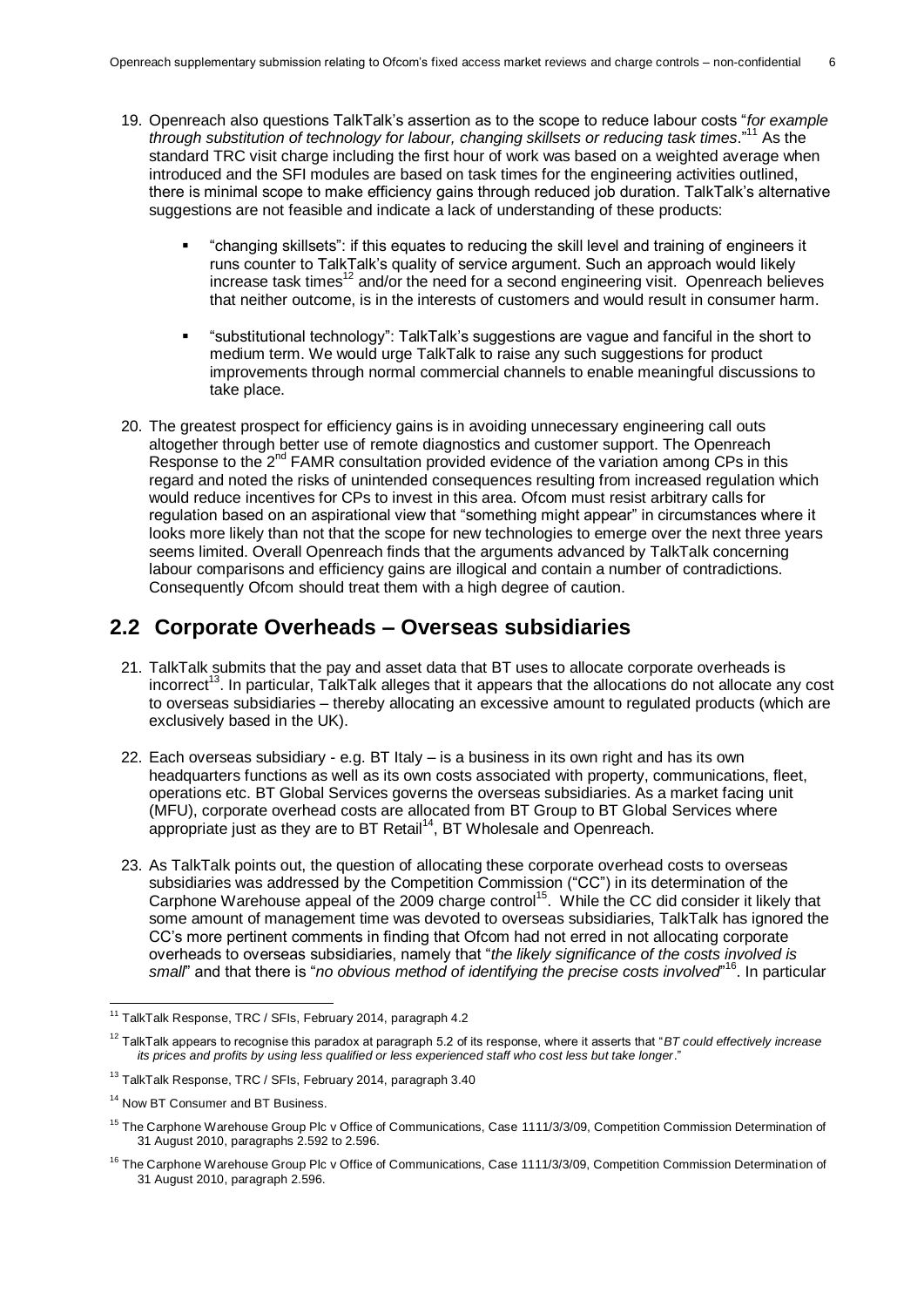the CC noted that "*overseas companies need to comply with local legislation with regard to legal, tax and accounting requirements and that therefore most, if not substantially all, of the Group HQ functions would relate to UK activities*" and "*Ofcom's evidence shows that Property and IT costs are not relevant to overseas subsidiaries*".

24. TalkTalk do not put forward any new evidence that would undermine the logic of the CC determination and fail to articulate any method for precisely identifying the costs involved (which would be immaterial in any case). There is, therefore, no reason for Ofcom to change its approach in the Charge Controls and it should ignore TalkTalk's arguments in respect of the allocation of corporate overheads to BT's subsidiaries.

### <span id="page-6-0"></span>**2.3 Cumulo**

- 25. Ofcom's first Charge Control consultation of July 2013 ("First Charge Control Consultation") proposed to allocate Cumulo costs on the basis of the Profit Weighted Net Replacement Costs (PWNRC) method. Ofcom set out the background to this proposal in Annex 14 of that consultation considering, among other things, points raised by the CC in considering appeals of Ofcom's 2012 WLR and LLU charge control decision and points raised by TalkTalk in response to the CFI and in subsequent face to face meetings with Ofcom. Overall, we support Ofcom's proposals.
- 26. However, TalkTalk's response to the First Charge Control Consultation proposed a new method for allocating Cumulo cost which appeared to be based on an assumption that all reductions in Cumulo costs that are associated with an increased share of MPF lines should be loaded onto future MPF volumes<sup>17</sup>. Openreach does not believe there is any merit in TalkTalk's proposals.
- 27. TalkTalk's proposed approach would mean that the allocation of BT's total Cumulo costs to any single service would not be based on the actual use of the specific assets required to provide that service. There would be no link between the allocation methodology and the Net Replacement Cost of the assets. A result of this is that, under TalkTalk's proposed methodology, the allocation of Cumulo costs to very similar services, using similar assets and earning similar returns, diverge widely. This is neither a logical nor sensible outcome as Cumulo costs are driven by the specific rateable value (RV) of BT's underlying rateable assets or hereditament.
- 28. TalkTalk tries to justify its proposed approach on the basis that there is a "cost causal" relationship between the number of MPF lines and the level of the RV given its observation of reductions in Cumulo alongside increases in MPF volumes. This is not correct. Any lower RV that follows from the increased volume of MPF lines actually reflects the reduced level of market profitability in the core network, due to increased competition and the lower BT volumes at that downstream level. A change in the level of activity and profitability in one market (or, in this case, a set of downstream markets) should not have direct consequences for costs in another market altogether.

### <span id="page-6-1"></span>**2.4 Copper Scrap (Depreciable value approach)**

- 29. Frontier (on behalf of TalkTalk) argues that, "*at some point in the future, it is likely [copper] cable will be removed and the copper within the cables recovered and recycled. At this point BT would receive a cash payment when it sells the scrap cable. This would reflect the value of the copper in the cable, less the cost of extracting the copper.*" TalkTalk essentially proposes that Ofcom should calculate this scrap value in the future and discount the CCA replacement cost of the copper assets to reflect the present value of that potential scrap.
- 30. Without going into the merits (or otherwise) of this proposal, there are a number of practical concerns:
	- The values quoted (based on removing 28m copper lines) are illusory
	- It is unclear what view of future copper commodity prices would be used, on what basis they would be forecast, or what the extraction costs might be.

<sup>1</sup>  $17$  TalkTalk Response, Approach to setting LLU and WLR Charge Controls, October 2013, section 2.4.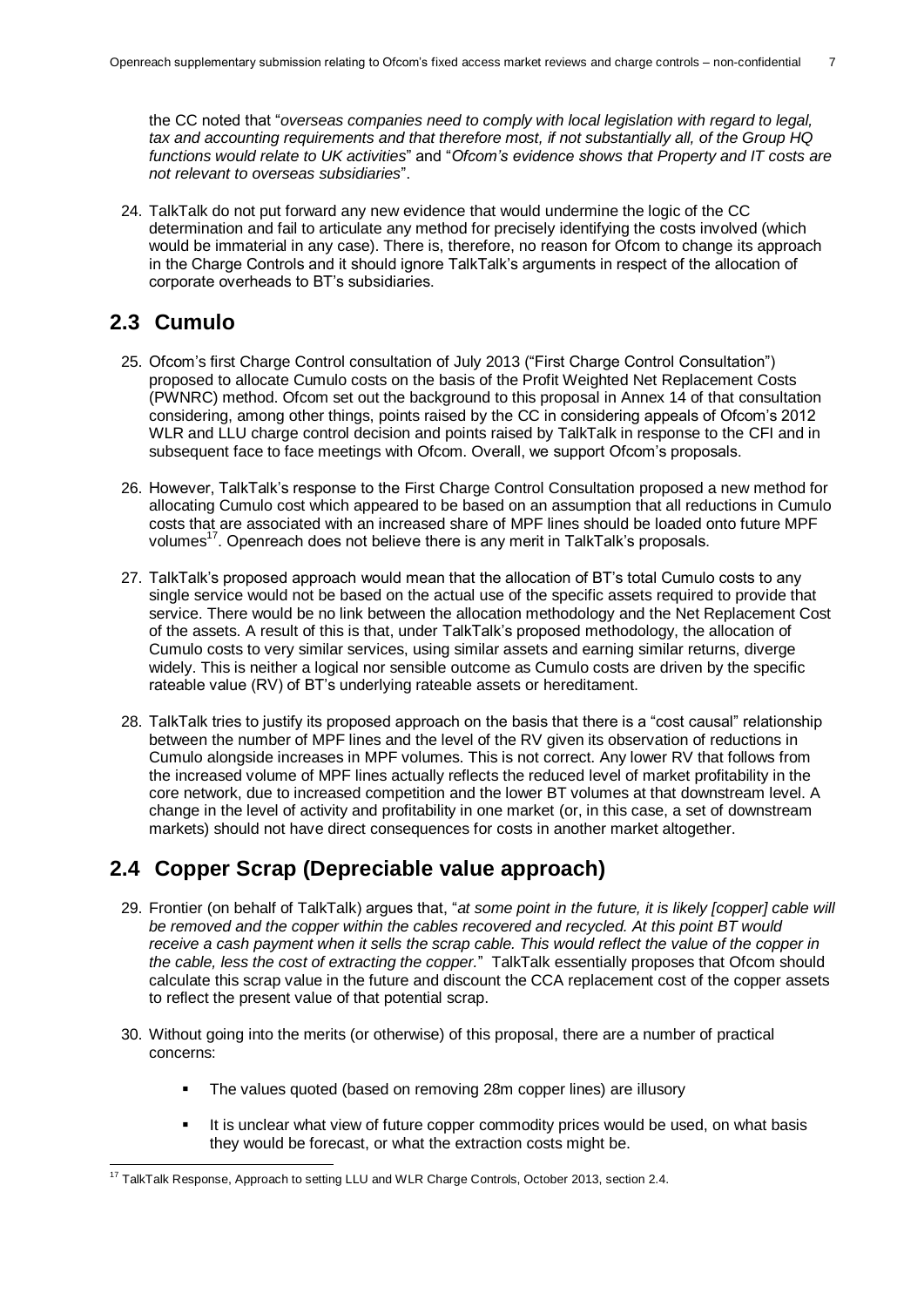- 31. In effect, TalkTalk seems to want Ofcom to put a terminal value on for the copper network, presumably revising this in consecutive market reviews against a highly uncertain set of variables.
- 32. The suggestion that Openreach will (or would have the option to) remove all or the bulk of its copper estate (around 28 million copper lines in total) is unrealistic. For the period of this proposed control, there is no plan to do. Indeed, such plans would run counter to the manner in which fibre is being deployed in the Access Network, where GEA-FTTC is a fibre overlay on a working copper line. This suggests the figures referred to on behalf of TalkTalk are illusory.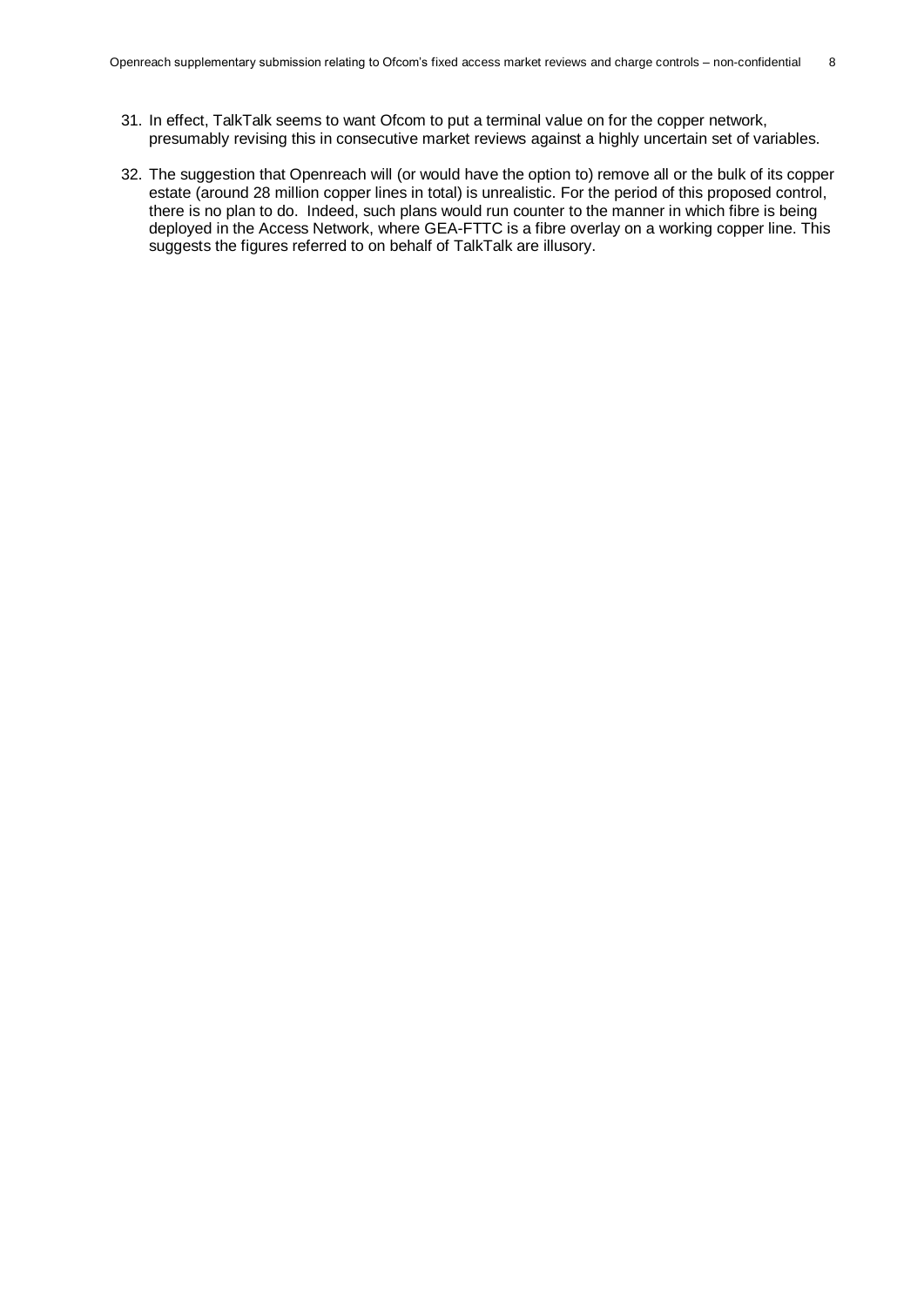## <span id="page-8-0"></span>**3 Supplementing previous submissions**

### <span id="page-8-1"></span>**3.1 DSLAM Capital Maintenance**

33. Ofcom is concerned that OR DSLAM Capital Maintenance ("ORDCM") component costs attributed to SMPF rental may need to be adjusted for costs relating to SFI. This ORDCM component cost includes 100% of the costs of the class of work ("CoW") MDSL. Investigation of CoW reveals that c70% of the time booked to MDSL in 2011/12 related to SFI.

#### **SFI costs in the 2011/12 RFS**

34. SFI costs in the RFS were dealt with in two steps.

Step 1: Calculate SFI costs<sup>18</sup>

| SFI Kmh (1,000)          |     |
|--------------------------|-----|
| Hourly rate (Direct pay) |     |
| SFI Direct pay cost      | [≻[ |
| (Kmh x hourly rate)      |     |

35. In 2011/12 the direct pay costs to be attributed to the SFI service were determined by multiplying the number of 'KMH' engineering hours associated with SFI by a labour rate. The RFS usually collects labour costs by CoW. However, there is not a CoW that captures the SFI activity, so the costs have to be determined separately.

#### Step 2: Exclude SFI costs from fixed access repair costs

- 36. The SFI costs calculated in Step 1 were then deducted from five CoWs proportionately in relation to direct pay. The CoWs were OR, UEL, UDL, MDF and MDEN, which are repair CoWs that predominately [ $|X|$  relate to Fixed Access Markets. This was based upon the assumption that SFI time would be mostly spent upon these CoWs, so the costs against these CoW were reduced by the costs for SFI.
- 37. The way the adjustment was processed within the regulatory accounts in 2011/12 was to attribute a share of these CoW into the SFI plant group. The calculation above was performed using cost and volumetric information up to Period 8 2011/12. The  $[\times]$  equated to  $[\times]$  of the pay cost for the five CoW. For the purposes of the full year 2011/12 RFS, it was assumed that this percentage would not change.
- 38. The total costs attributed into SFI plant group from these five CoW in 2011/12, calculated by multiplying the full year cost for each CoW by  $[\times]$ , amounted to  $[\times]$ . The total SFI cost in 2011/12 was [ $\angle$ ], mostly reflecting other attributions into SFI Plant Group that are attributed on the basis of pay, such as overheads.

#### Net impact

- 39. As explained in BT's response to Q17of the 9th S135, the net impact of the above methodology is that the total costs for SFI in 2011/12 ([X]from the five CoW) were deducted from the fixed access repair costs in the RFS.
- 40. At the time of preparation of the 2011/12 RFS, BT was not aware that 70% of the costs in the MDSL CoW were SFI costs. Had BT been aware of this, the costs for this class of work would also have been reduced along with the other five CoWs. The total adjustment would still have been  $[\times]$  but the reduction to each of the OR, UEL, UDL, MDF and MDEN CoWs would have been correspondingly less, i.e. less than the  $[\times]$  used.

<sup>1</sup>  $18$  Determined using cost and volume information up to Period 8 2011/12.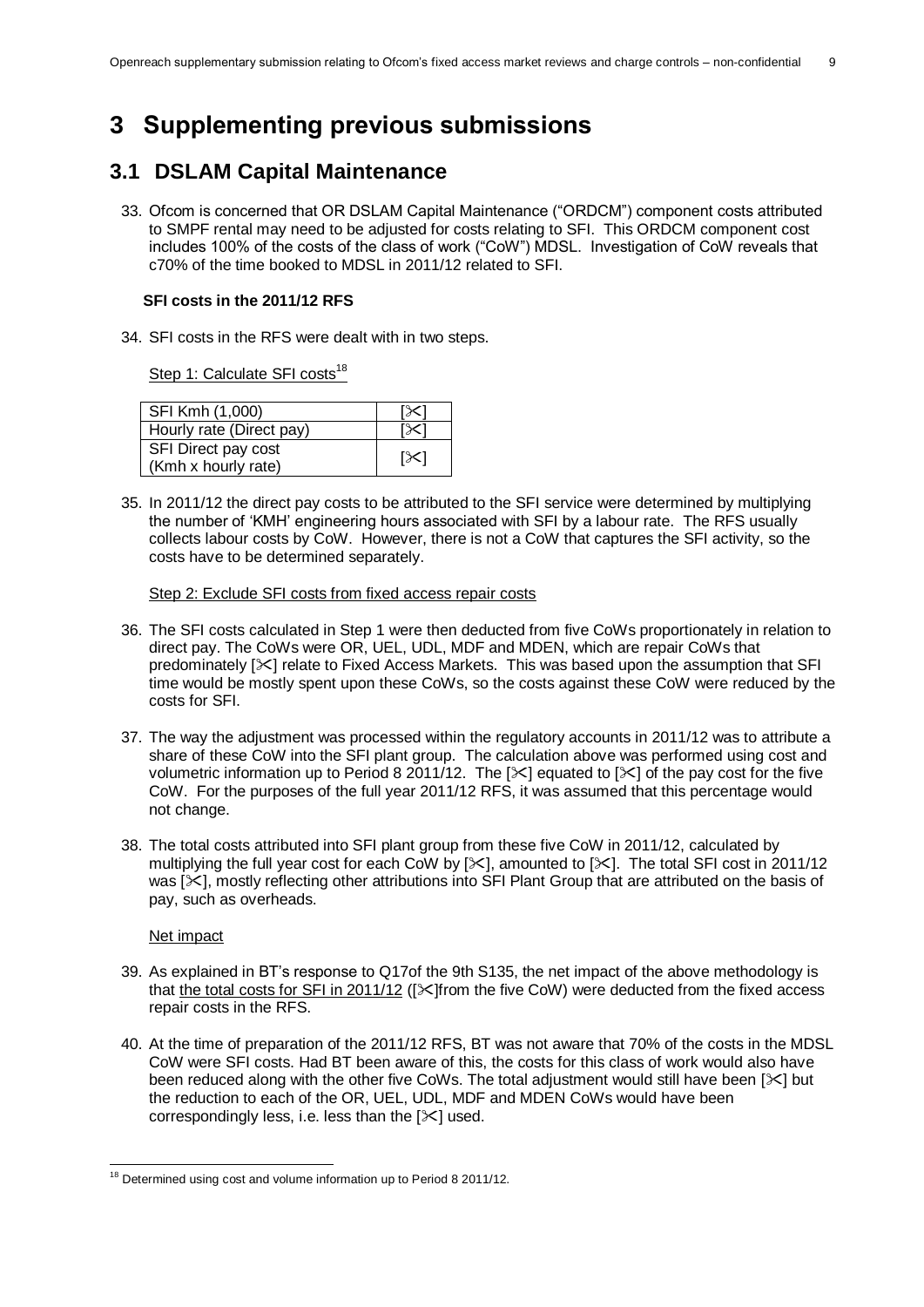41. Thus, while it is true that the reduction in cost relating to time spent on SFI activities was not made to MDSL costs at the time of preparing the 2011/12 RFS, and therefore, not made to ORDCM, the total cost for SFI was deducted from the fixed access repair costs.

#### **Implication of Ofcom's proposals**

- 42. To now remove 70% of the MDSL costs for the purpose of Ofcom's cost modelling would have the effect of removing those SFI costs twice
	- Once from the five classes of work in step 2 above; and
	- Again from ORDCM costs in Ofcom's cost model.
- 43. Therefore should Ofcom remove costs for SFI from the ORDCM costs from SMPF, it should reattribute the costs excluded to the copper repair components.

### <span id="page-9-0"></span>**3.2 Efficiency**

- 44. Ofcom proposes to assume Openreach would reduce costs by 5% each year in real terms up to 2016/17 which, over the five years from 2011/12, would take 23% out of unit costs. This is an increased efficiency assumption compared with the 4.5% applied in the current WLR and LLU charge controls.
- 45. Although Ofcom claims to consider both internal BT and exogenous information in arriving at this proposal, its conclusions rely almost exclusively on BT's historic efficiency and future efficiency plans all but discounting the external evidence.
- 46. We continue to caution Ofcom against too heavy a reliance on BT's historic performance and its ambitious plans in setting a future efficiency target. Such an approach effectively penalises BT (i) for its aggressive cost cutting in the past; (ii) for setting itself aspirational and stretching efficiency challenges for the future; and (iii) creates a disincentive to such behaviour going forwards. This would be to the detriment of BT's customers and consumers. Instead, Ofcom should take this information into consideration alongside external evidence in arriving at its own view of a stretching but achievable efficiency target

#### **RFS**

- 47. Oxera's report attached to our response to the First Charge Control Consultation<sup>19</sup> showed that in the three years to 2011/12, efficiency amounted to c. 4% for Openreach as a whole and c.6% for the WFAEL market specifically. These historic levels of efficiency were largely due to cost reductions made in the period up to 2010/11. Both for Openreach as a whole and for WFAEL, Oxera showed that the rate of efficiency gains had been reducing from 2011/12 onwards.
- 48. The 2012/13 RFS costs are historic and available; BT has provided these costs to Ofcom on the same basis of allocations as the 2011/12 RFS. Openreach has compared the forecast Opex costs for 2012/13 in Ofcom's model with the comparable actual Opex costs for 2012/13 in the RFS. This analysis shows that Ofcom's model understates the 2012/13 actual Opex costs by  $[\times]$  or roughly  $[\times]$  of Opex costs. This recent evidence suggests that Ofcom is imposing an unrealistic efficiency target and that this can now be seen in the RFS data available to Ofcom.

#### **PVEO**

1

- 49. BT has provided Ofcom with a revised PVEO analysis, covering recent history and plans.
- 50. The forecast PVEO analysis includes "challenge", particularly the 2014/15 efficiency [ $\le$ ]. That is, the "E" has been derived from plans which are aspirational and intended to be challenging to the business – they are not a "Base Case".

<sup>&</sup>lt;sup>19</sup> Oxera, Assessment of Ofcom's analysis to set the efficiency target, September 25th 2013.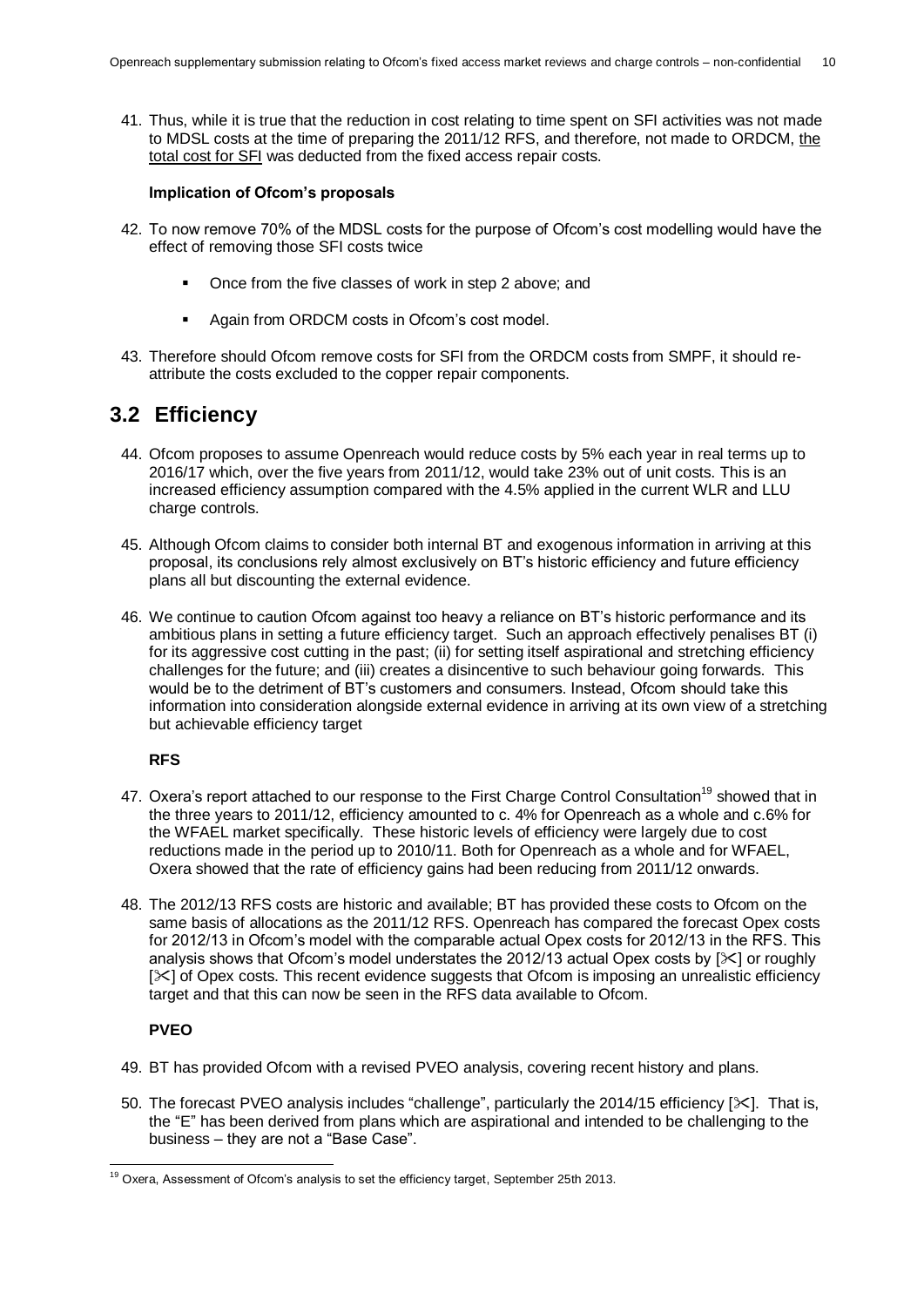- 51. There are two further aspects of the PVEO analysis that Ofcom must recognise in any proposed use of the "E" in its charge control modelling:
	- The "E" specific to the "P" which was assumed in its derivation; that is, Ofcom should not treat either of these elements in isolation. If Ofcom were to change its "P" assumptions, then it would need to change the "E";
	- The "E" also includes economies of scale; Ofcom already includes these economies of scale in its charge control modelling through the use of CVEs and AVEs and hence they would be counted twice were Ofcom to use the PVEO derived "E" in its model. Use of the PVEO derived "E" directly into the Ofcom model therefore requires an adjustment to avoid double-counting economies of scale.

#### **Analysts' views**

52. In the Consultation, Ofcom reviews statements concerning BT's future cost reductions made by industry analysts<sup>20</sup>. It concludes that "analysts suggest that BT, and Openreach in particular, has *the potential to continue to cut costs but that it may get increasingly difficult to achieve the reductions."* This conclusion is completely at odds with Ofcom's proposal to set a higher efficiency target for the forthcoming Charge Controls than it did for the current charge controls. Moreover, any assumed 5% rate of cost reduction conflicts with the consensus view for  $\tilde{Q}$ 3 2013/14<sup>21</sup> (itself consistent with the analyst views available during the consultation) that Openreach costs going forwards will be flat in nominal terms.

#### **AT Kearney / Deloitte external evidence**

- 53.  $[\times]$
- 54.  $[\times]$
- 55.  $[\times]$
- 56. Other external studies, such as the Deloitte study<sup>22</sup> appended to the BT Wholesale response to the WBA charge control consultation, have consistently found a trend rate of underlying efficiency improvement (ie the shift of the efficiency frontier) of around  $[\times]$  per annum in real terms. Without any evidence that Openreach is inefficient, we believe it is wrong to impose an assumption which implies Openreach has a large scope for efficiency catch-up i.e. that it is starting from well behind the frontier.

### <span id="page-10-0"></span>**3.3 Volumes**

1

#### **3.3.1 Household growth**

- 57. Whilst Ofcom has assumed 272,000 new households would be formed every year between and 2016/17 in the UK, Openreach's response to the First Charge Control Consultation showed that the number of new homes were expected to increase by an annual average of only about 146,000 in the UK. Even allowing for other sources of dwellings, the number of new households assumed to be formed by Ofcom over the period was implausible.
- 58. Since Openreach's response, new housing construction data has been published. There has been an upturn in house building: in calendar year 2013, housing starts were 23% higher than a year earlier, at 123,000 in England (equivalent to 147,000 for the UK) and in the same period

 $^{20}$  Ofcom Consultation, Fixed access market reviews: Approach to setting LLU and WLR Charge Controls, 11 July 2013, paragraphs A7.37-A7.42.

 $21$  Submitted to Ofcom on 7 February 2014 in response to the WLR LLU15th S135, question 5.

 $22$  Deloitte report for BT, 2013, 'Analysis of the efficiency of BT's regulated operations' http://stakeholders.ofcom.org.uk/binaries/consultations/review-wba-markets/responses/BT\_Deloitte\_Report.pdf